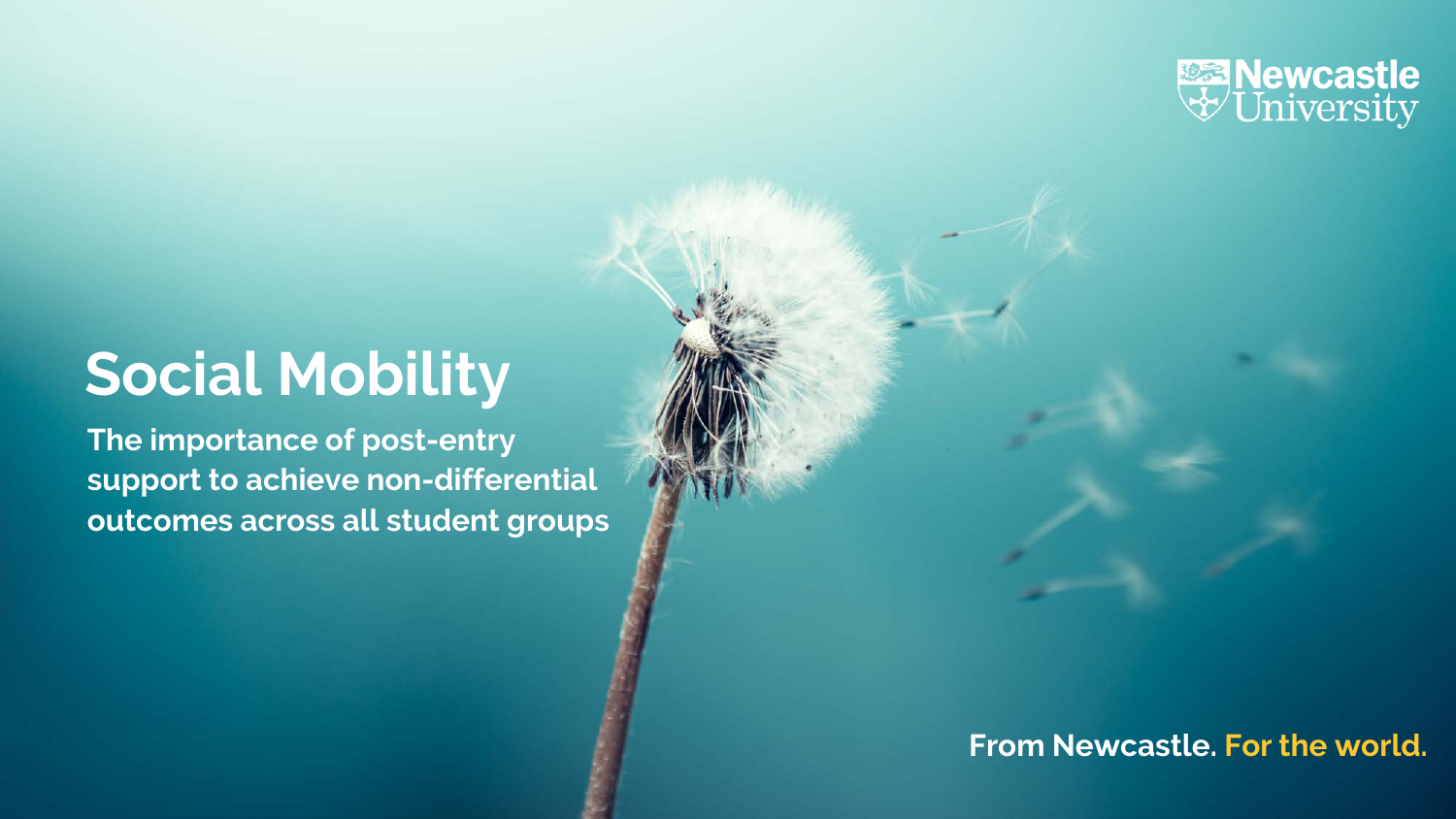

### **Plan for today**

#### • **Introduction**

- **Group Discussion**
	- $\triangleright$  Approach to post-entry support package for PARTNERS (and WP) students
	- $\triangleright$  Approach to evaluating this support package

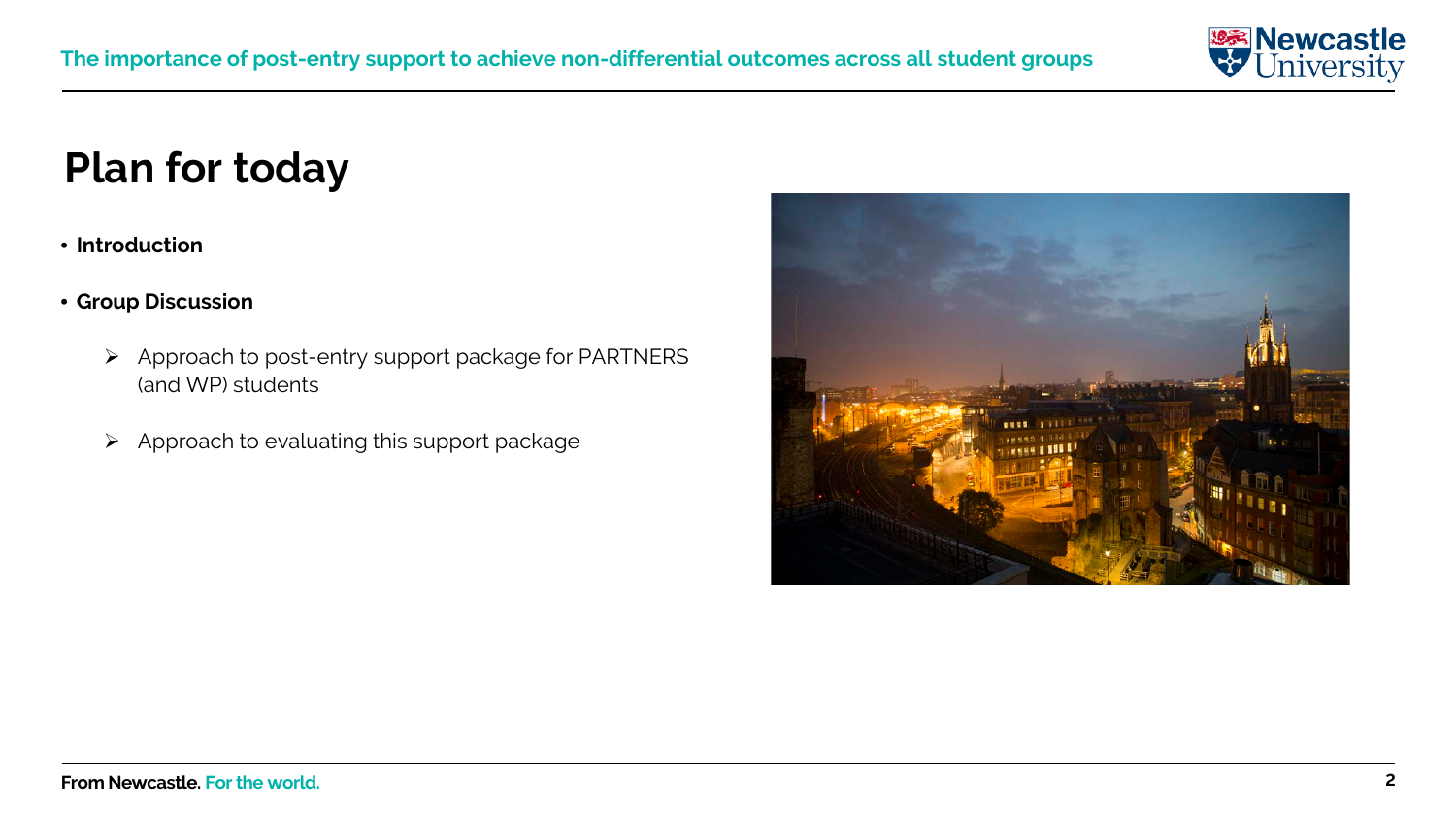

#### **The PARTNERS Programme**

- Supported entry route targeting under-represented groups in HE
- Over 4,500 students have entered Newcastle University
- Accounted for 9% of the undergraduate home intake for 2018 entry
- PARTNERS students perform well in terms of retention
- PARTNERS students do not perform as well with regard to degree outcomes – this is most pronounced in the Humanities and Social Sciences Faculty
- PARTNERS graduates in positive graduate destinations continues to increase, however, this figure is still lower than that of the wider cohort

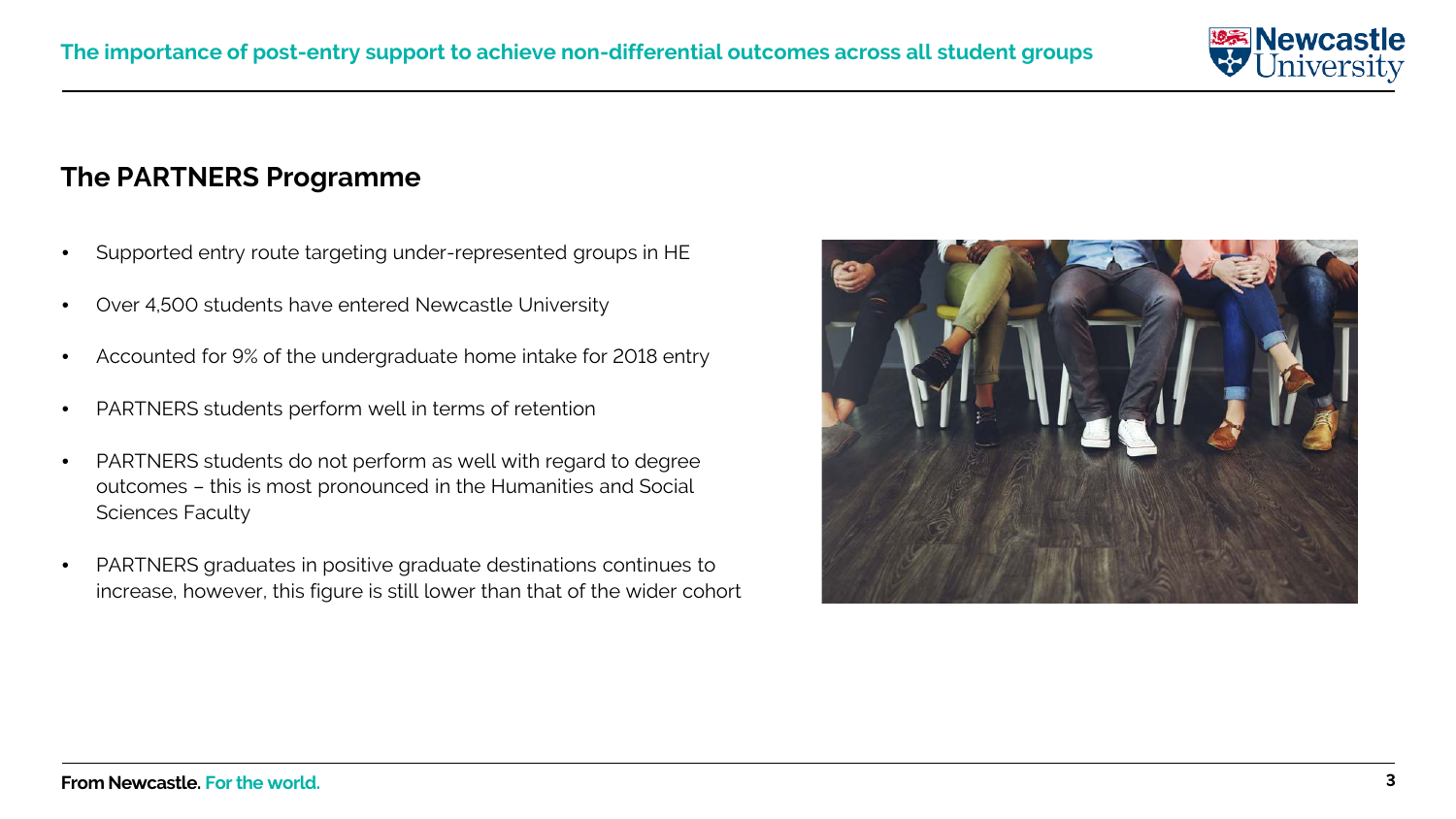

#### **PARTNERS Programme Eligibility**

- Students from:
	- $\blacktriangleright$  Low participation neighbourhoods
	- > Low household income
	- $\triangleright$  Low socioeconomic status
	- $\blacktriangleright$  Low attaining schools
- Students of particular ethnicities
	- Black, Asian and minority ethnic students (BAME)
- Care leavers
- Disabled students
- Estranged students
- Refugees
- Mature students
- Students from Gypsy, Roma, Traveller communities
- Young carers

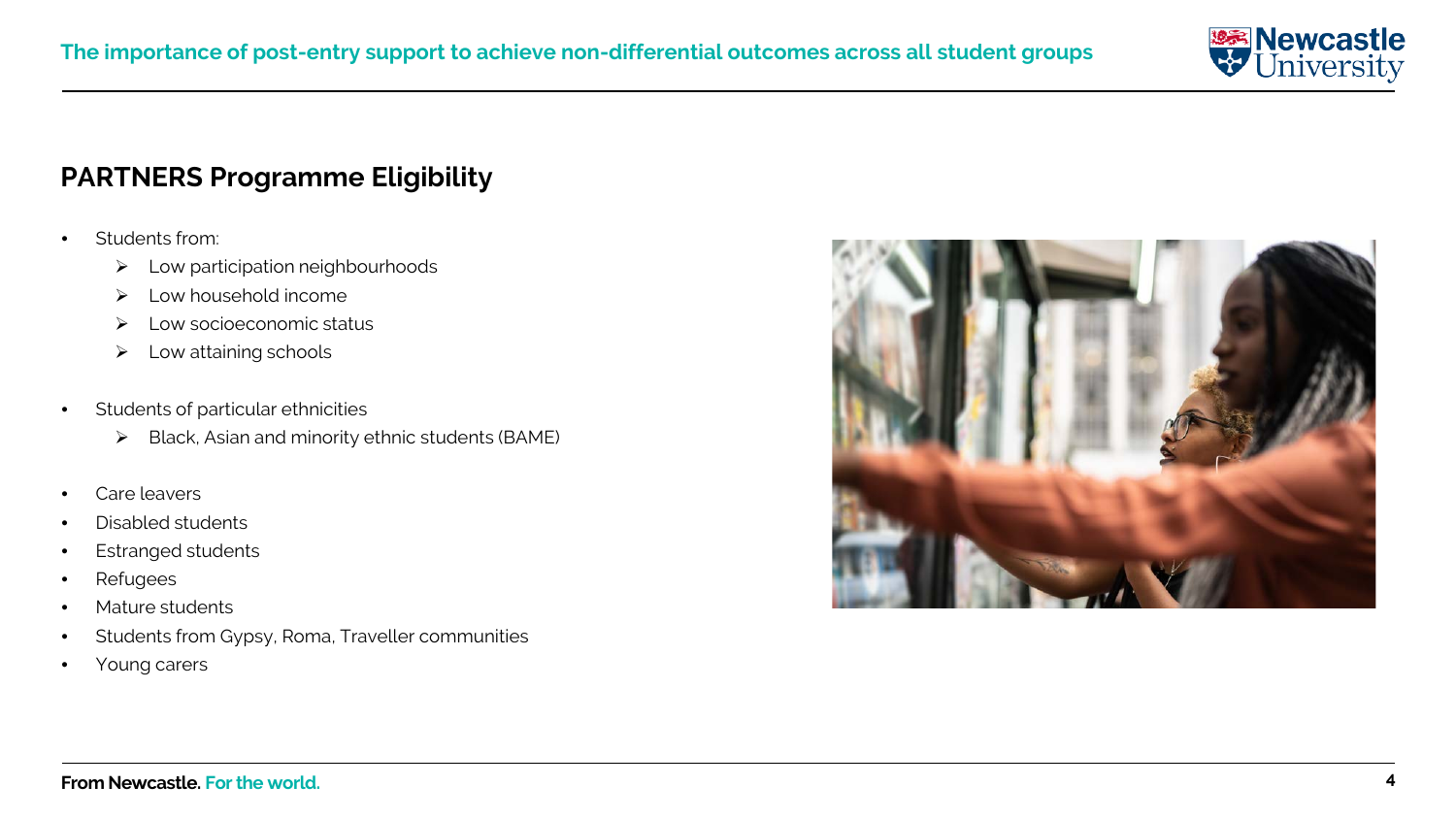

#### **Requirements of the Office for Students (OfS)**

We must focus on gaps in access, success and progression in relation to:

- Students from areas of low higher education participation, low household income and/or low socioeconomic status backgrounds
- Students of particular ethnicities
- Mature students
- Disabled students
- Care leavers

This must be addressed in the University's Access and Participation Plan (APP)

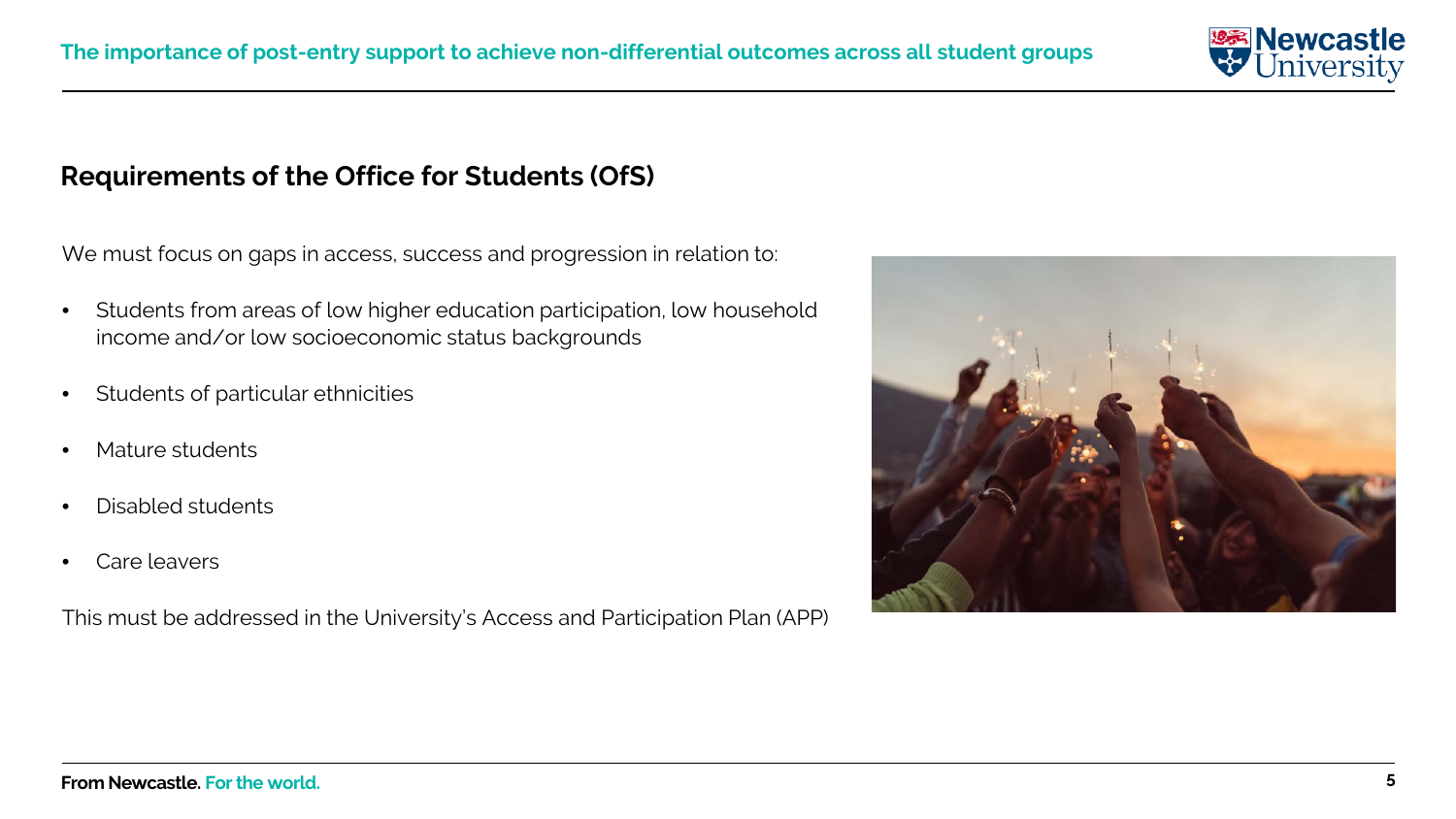

#### **Newcastle University's Attainment Gap Data**

An extract from Newcastle University's Equality and Diversity Report 2018

| <b>UG Summary 2016/17</b>                                   | Intake       | % total intake | Offer rate             | Non-continuation   | First/2:1              | Positive destinations |
|-------------------------------------------------------------|--------------|----------------|------------------------|--------------------|------------------------|-----------------------|
| White<br><b>BME</b><br><b>Difference</b>                    | 4,535<br>625 | 88%<br>12%     | 82%<br>62%<br>$-19.2%$ | 9%<br>12%<br>2.6%  | 87%<br>77%<br>$-10%$   | 80%<br>87%<br>6.8%    |
| No disability<br><b>Disability</b><br><b>Difference</b>     | 4,665<br>515 | 90%<br>10%     | 79%<br>75%<br>$-4.1%$  | 9%<br>12%*<br>3.0% | 86%<br>81%<br>$-5.6%$  | 80%<br>82%<br>1.5%    |
| Other areas<br>Low participation areas<br><b>Difference</b> | 4,389<br>460 | 91%<br>9%      | 79%<br>73%<br>$-6.4%$  | 9%<br>14%<br>4.8%  | 87%<br>80%<br>$-6.4%$  | 81%<br>79%<br>$-2.1%$ |
| Young<br><b>Mature</b><br><b>Difference</b>                 | 4,855<br>325 | 94%<br>6%      | 85%<br>26%<br>$-58.6%$ | 9%<br>24%<br>15%   | 87%<br>75%<br>$-11.5%$ | 96%<br>98%<br>2.0%    |

\* Not in receipt of Disabled Students' Allowance

Source: Newcastle University's Equality and Diversity Report 2018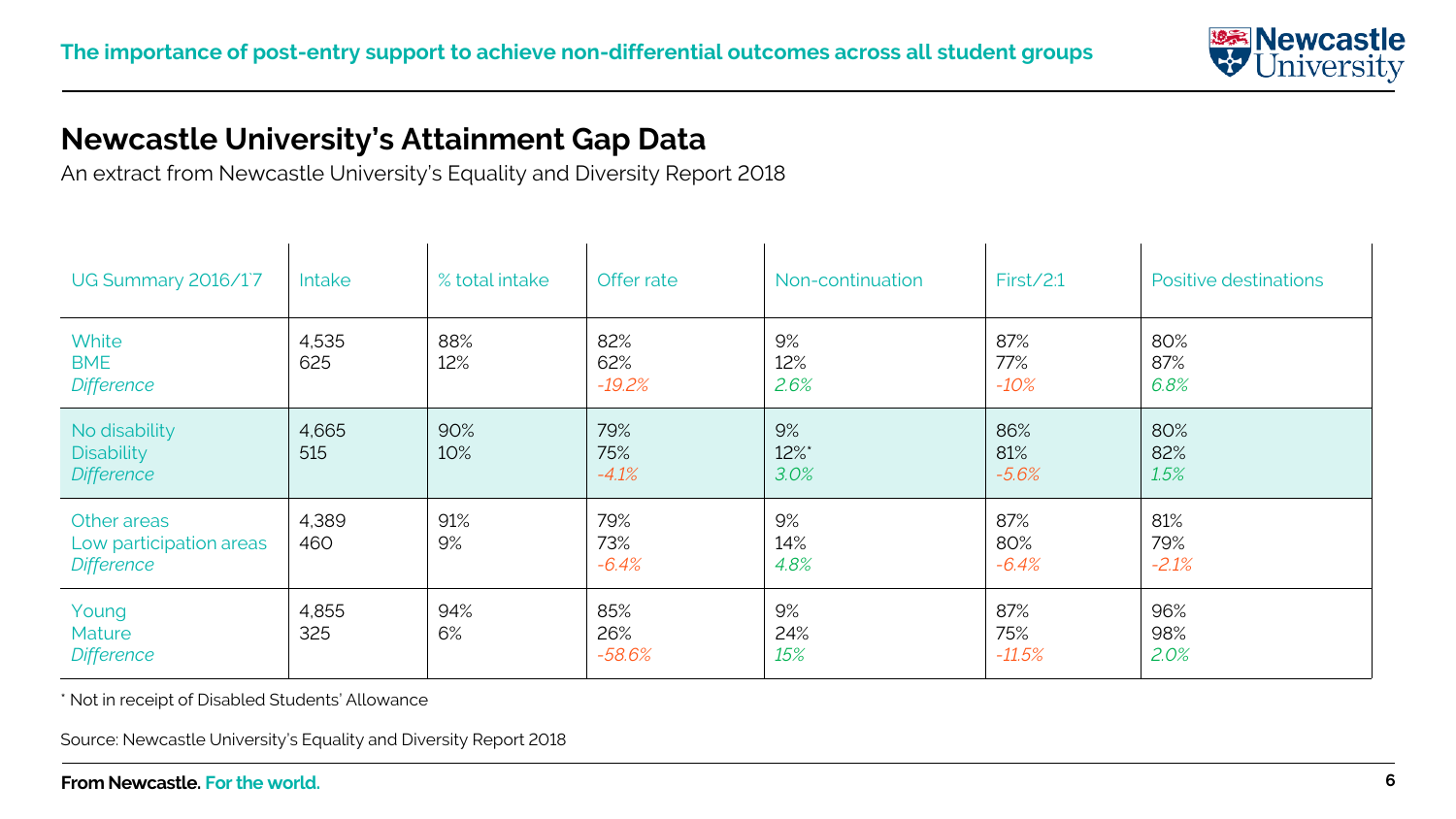

#### **What are we doing to address this? The PARTNERS Programme**

- Emphasis on careers pre-entry
- Creating communities
- Offering support at key times
- **Signposting**
- Employment opportunities
- Careers Insights Programme
	- $\triangleright$  Building confidence
	- Increased confidence/awareness markers
	- ▶ Range of work experience
	- Networking opportunities
	- $\triangleright$  Bursaries

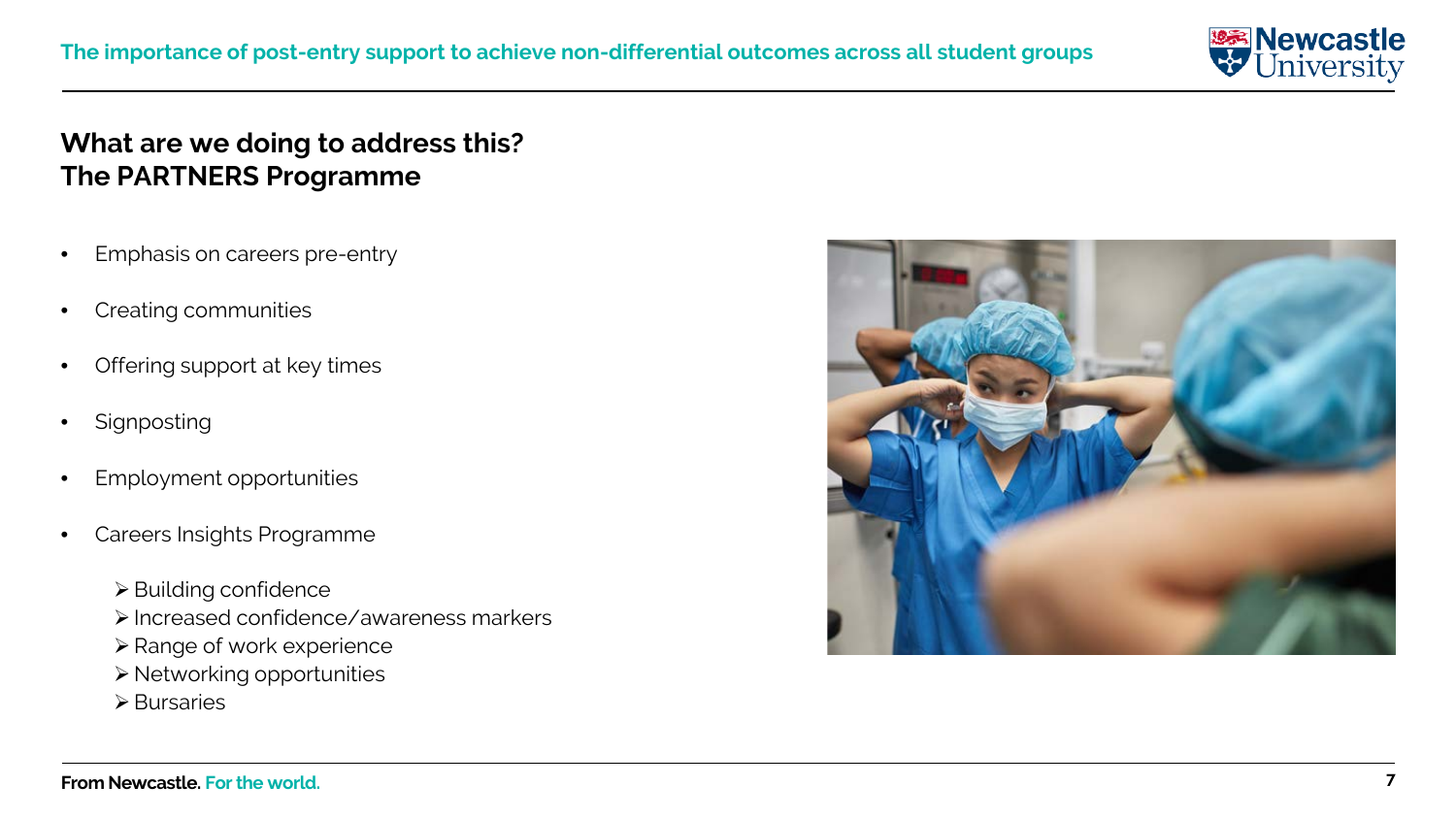

#### **What are we doing to address this? Advance HE Project**

- University level project to support our students to succeed
- Gathering staff and student views on:
	- $\triangleright$  current projects taking place at the University addressing these issues
	- $\triangleright$  how we can take a more effective joined up approach
	- $\triangleright$  what else we can do to reduce the gaps in degree outcomes between students in different groups
- Today we want to build on the work of this project and add more data to what has already been collected

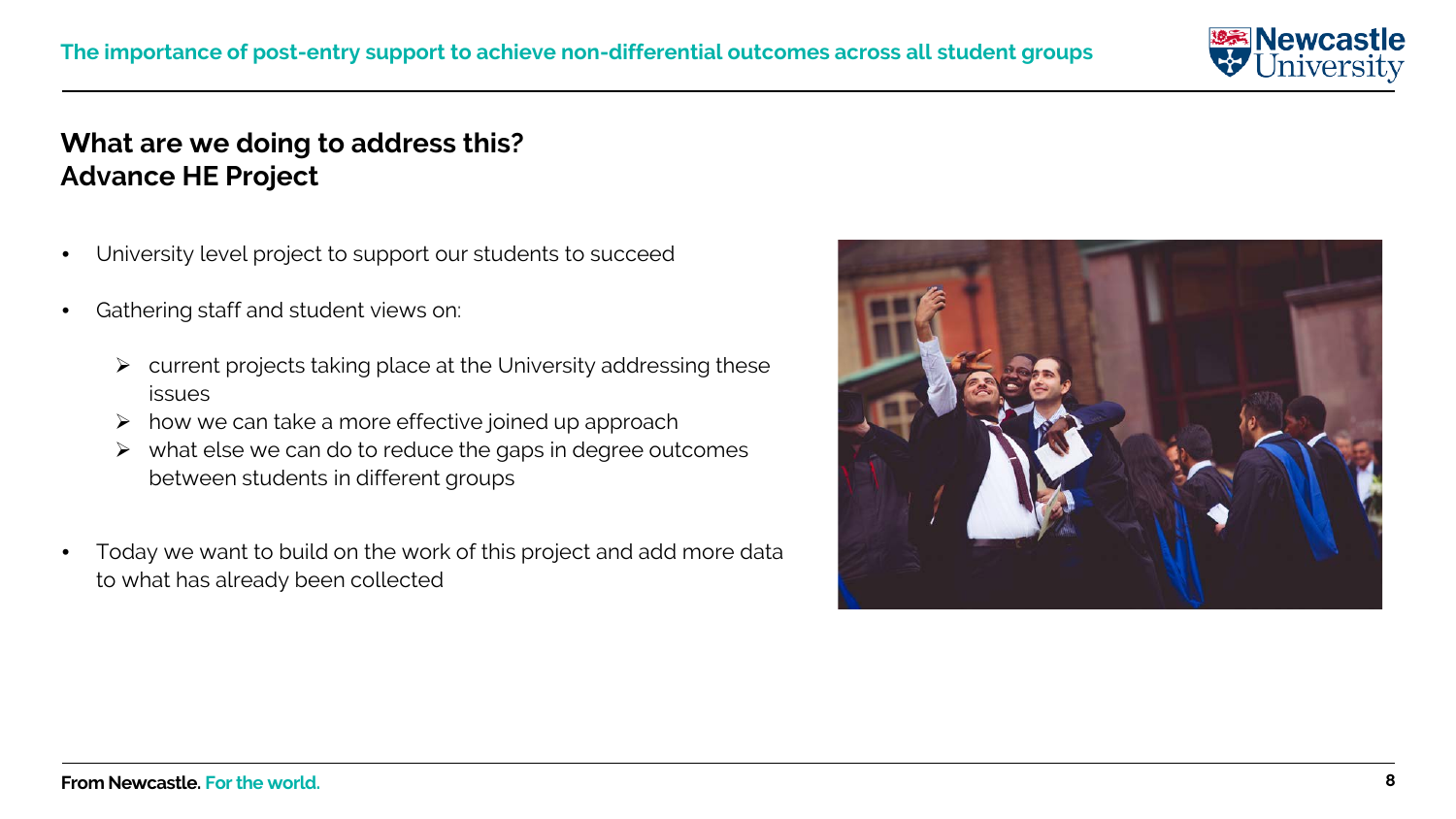

#### **Approach to post-entry support package for PARTNERS (and WP) students**

- Each table will focus on a specific theme:
	- Creating a culture which supports diversity
	- $\triangleright$  Inclusive learning
	- Central resource
	- > Non-academic student experience
	- $\triangleright$  Skills development
- In your tables' theme, consider these questions:
	- What is currently available in these areas?
	- What should/could be available in these areas?
	- $\triangleright$  What do you think the University's priorities should be to bring about change?
	- $\triangleright$  How can we engage staff and students in these development?
	- How can we encourage effective join-up across the University?
	- $\triangleright$  Should we target activities or make them available for all?

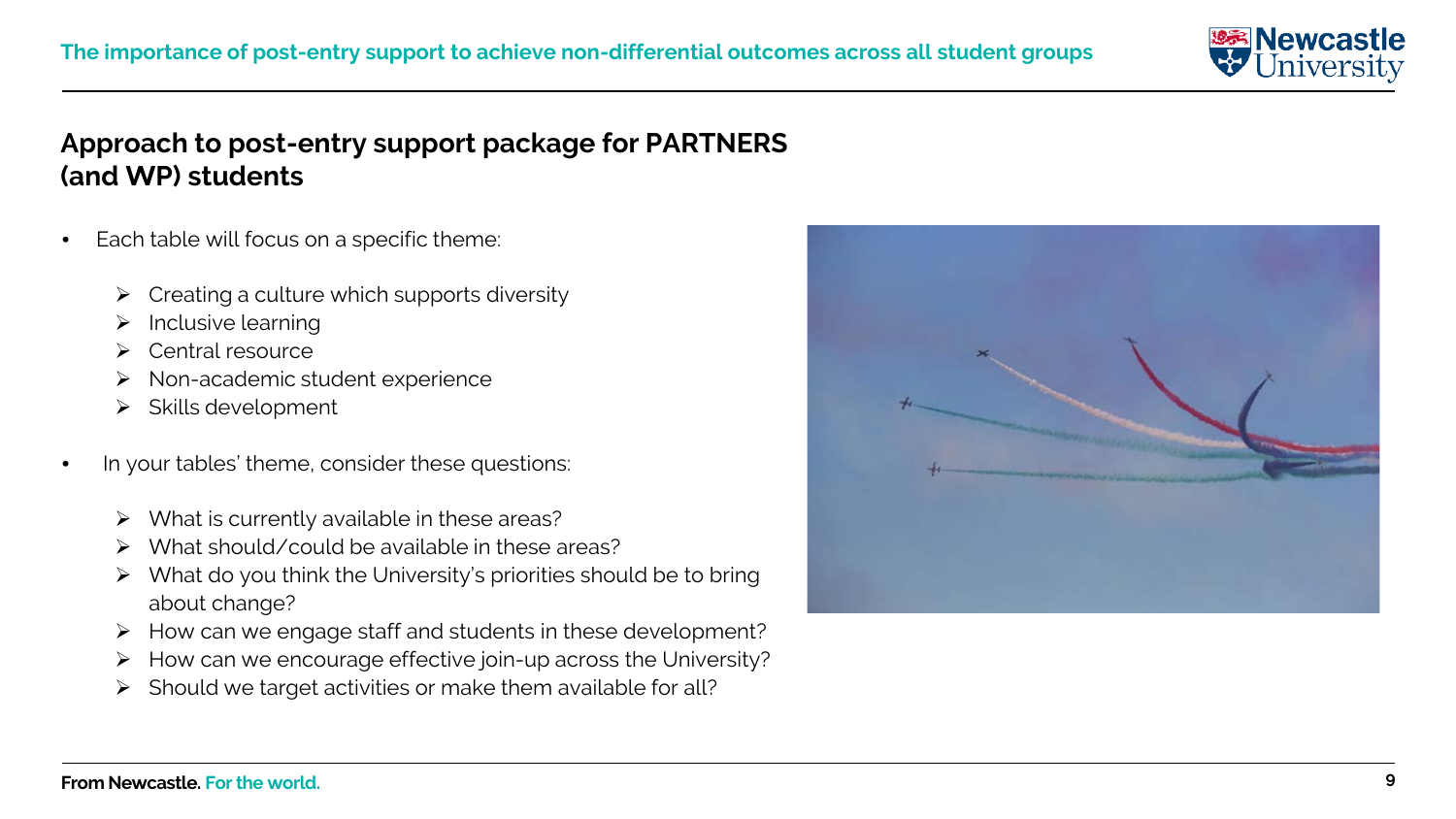

#### **Approach to evaluating this support package**

- List the top level goals of the ideas that you have generated on the evaluation grid
- For each one, develop an action or multiple actions to take to achieve this goal and think about the immediate next steps
- Think about ways in which we can know if we have achieved these goals
- Evaluation Ideas:
	- Questionnaires
	- $\triangleright$  Focus groups
	- Case studies
	- $\triangleright$  Student tracking
	- > Baseline needs assessment
	- ▶ Communities of interest/practice
	- $\triangleright$  Action plans
	- $\triangleright$  Pilot projects